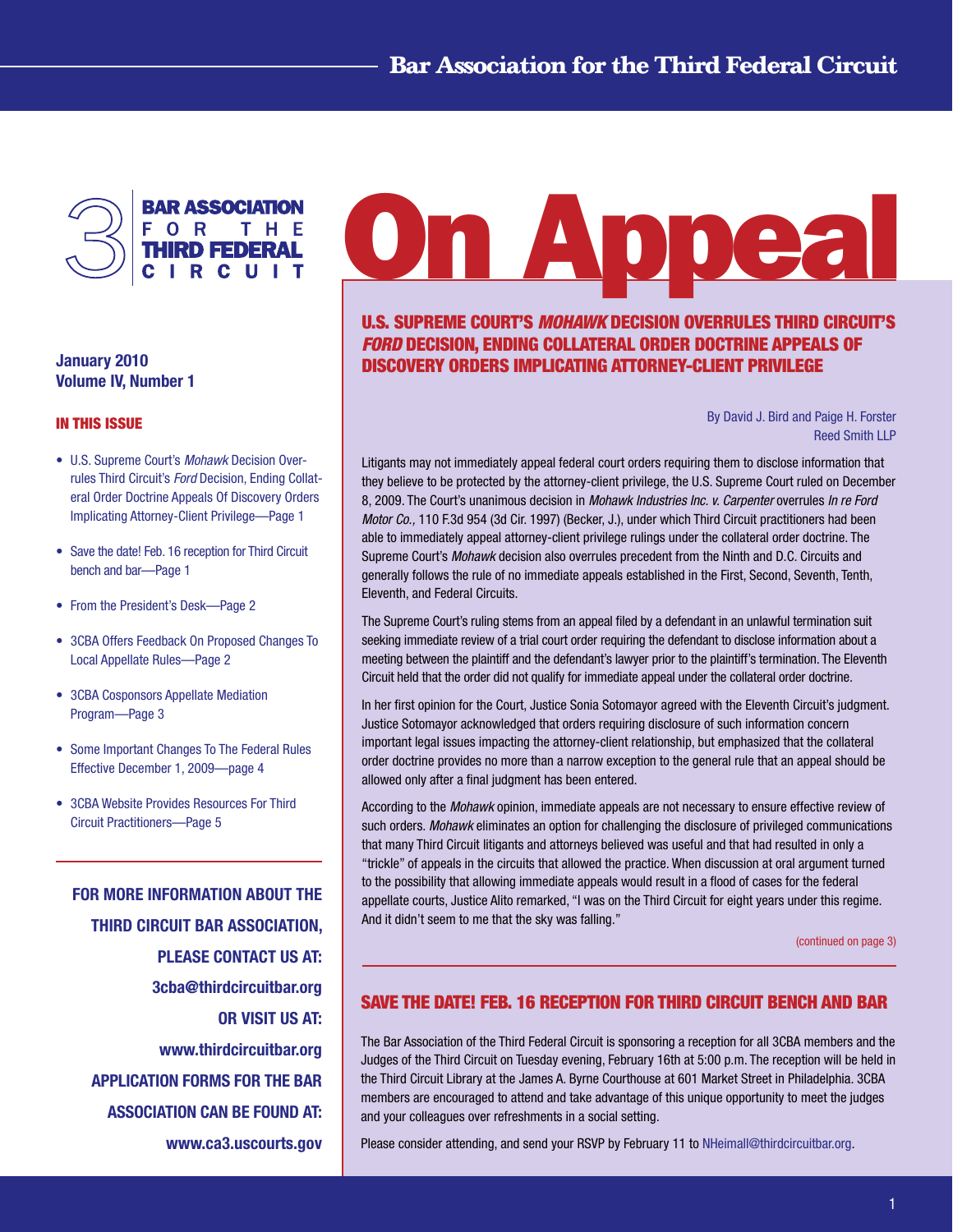

## From the President's Desk

As 2010 begins, I am pleased to report that the 3CBA is moving forward on all of our objectives: to raise the standards of federal appellate practice, help develop rules of practice, promote events and educational programs to aid the Court in the administration of justice, and facilitate bench/bar relations with the Third Circuit.

To further our goal of raising the standards of federal appellate practice, the 3CBA recently cosponsored a unique CLE on mediation in federal and state appellate courts in Pennsylvania. Judge Sloviter, Judge Fisher, and Joe Torregrossa, director of the Third Circuit mediation program, were all involved. So were 3CBA members Nancy Winkelman, Chip Becker, and Kim Watterson. The program provided a unique mix of perspectives: state and federal, judge and mediator, and plaintiffs' and defense counsel. Read more on

[page](#page-2-0) 3, and look for additional interesting and practical CLEs from the 3CBA in 2010.

On the practice front, the 3CBA, through its Rules Committee chairs Peter Goldberger and George Leone, has recently been involved in developing local rules to complement the December 2009 revisions to the Federal Rules of Appellate Procedure. Peter and George's pragmatic, practitioner-focused input has represented us well, and has been welcomed by the Third Circuit Clerk's Office as that office seeks to implement clear and workable rules. Read more about the Rules Committee's efforts below.

On bench/bar relations, I encourage all 3CBA members to attend our reception with the Third Circuit judges on Tuesday, February 16th at 5:00 p.m. in the Third Circuit Library at the United States Courthouse in Philadelphia. This will be a unique

opportunity to meet the judges and your colleagues in a social setting. For more details, see [page 1](#page-0-0).

Finally, you recently received a dues reminder via email. If it got lost in the shuffle of your in box, please take a moment to fill out the [renewal](http://www.thirdcircuitbar.org/membership_form.html)  [form](http://www.thirdcircuitbar.org/membership_form.html) and mail it in along with your check. The Board of Governors has decided to keep the dues at the low rate of \$40 for 2010. The 3CBA is presenting helpful educational programs, providing practitioners' input on rules changes, and facilitating Third Circuit bench/bar relations. Please help to keep these efforts going strong by renewing your membership for 2010.

As always, I welcome your questions or comments; feel free to contact me.

James C. Martin President, Third Circuit Bar Association

# 3CBA Offers Feedback on proposed changes to local appellate rules

#### By Peter Goldberger (Ardmore, PA) and George Leone (Camden, NJ), Co-Chairs, 3CBA Committee on Rules of Procedure

The time periods of the Third Circuit's Local Appellate Rules (LAR) are being reexamined due to a change in the federal rules. Effective December 1, 2009, the Federal Rules of Appellate Procedure, along with the federal rules of civil, criminal, and bankruptcy procedure, were amended to simplify the system for counting time periods. For more on the changes to the appellate rules, see "Some Important Changes To The Federal Rules Effective December 1, 2009," [page 4.](#page-3-0) Before the amendment, when the rules specified a period of fewer than 11 days (unless expressly stated as "calendar days"), intermediate Saturdays, Sundays, and legal holidays were excluded. Fed. R. App. P. 26(a)(3) (2005). Among other changes, the amended rules give all time periods in "calendar days," and weekends and holidays are not excluded. Fed. R. App. P. 26(a)(1)(B) (2009).

The change in the federal time-counting rules affects the LAR because the new time-counting rules "apply in computing any time period ... in any local rule or court order ...." Fed. R. App. P. 26(a). The LAR, as last amended in 2008, contain about two dozen references to time periods of less than 11 days. Under new Rule 26(a), those time periods would no longer exclude weekends and holidays. Direct application of the new federal timecounting rules to the existing LAR would, therefore, effectively shorten numerous time periods.

To ensure that the new rules do not cause unintended or perverse results when applied to the LAR, the Third Circuit in early December submitted proposed amendments for public comment. A few weeks later, the 3CBA Rules Committee reviewed those proposals and suggested additional amendments after consultation with the Board.

The Third Circuit's proposal was to amend about a dozen LAR time periods of fewer than 11 days – mostly 10-day periods that would be changed to 14 days. The intent of the proposed amendments was to leave the real amounts of time essentially unchanged. The Association found these proposed amendments uncontroversial and correct.

The Court's proposal omitted another dozen sections in the LAR that also provide time periods of fewer than 11 days. The 3CBA's comments listed these rules and suggested they be similarly amended. In several instances, the LAR have for some time allowed more days for action than the corresponding federal rule – most of these being 10-day periods for filing responses or replies to motions and notices (generally amounting to two calendar weeks), where the federal rule suggested 8 days (generally amounting to 10 calendar days). If the LAR were left unchanged, as under the Third Circuit's proposal, these time periods would be shortened. While that would conform these time periods to the shorter, federal standard, it would deprive practitioners of the extended periods the Third Circuit has long provided.

The 3CBA commented that practitioners would prefer for existing time allowances not to be effectively shortened. We pointed out that the existing time periods did not appear to be causing undue delay in the disposition of motions, and that in unusual cases the Third Circuit can always shorten a time period or act without awaiting a response or reply.

The Association also proposed that eight LAR references to "calendar days" be amended by deleting the word "calendar." This would avoid confusion, we suggested, as all days in the rules are now calendar days.

As of this writing, the Third Circuit is considering the 3CBA's proposal and other public comments. The LAR will be formally amended when that review is complete.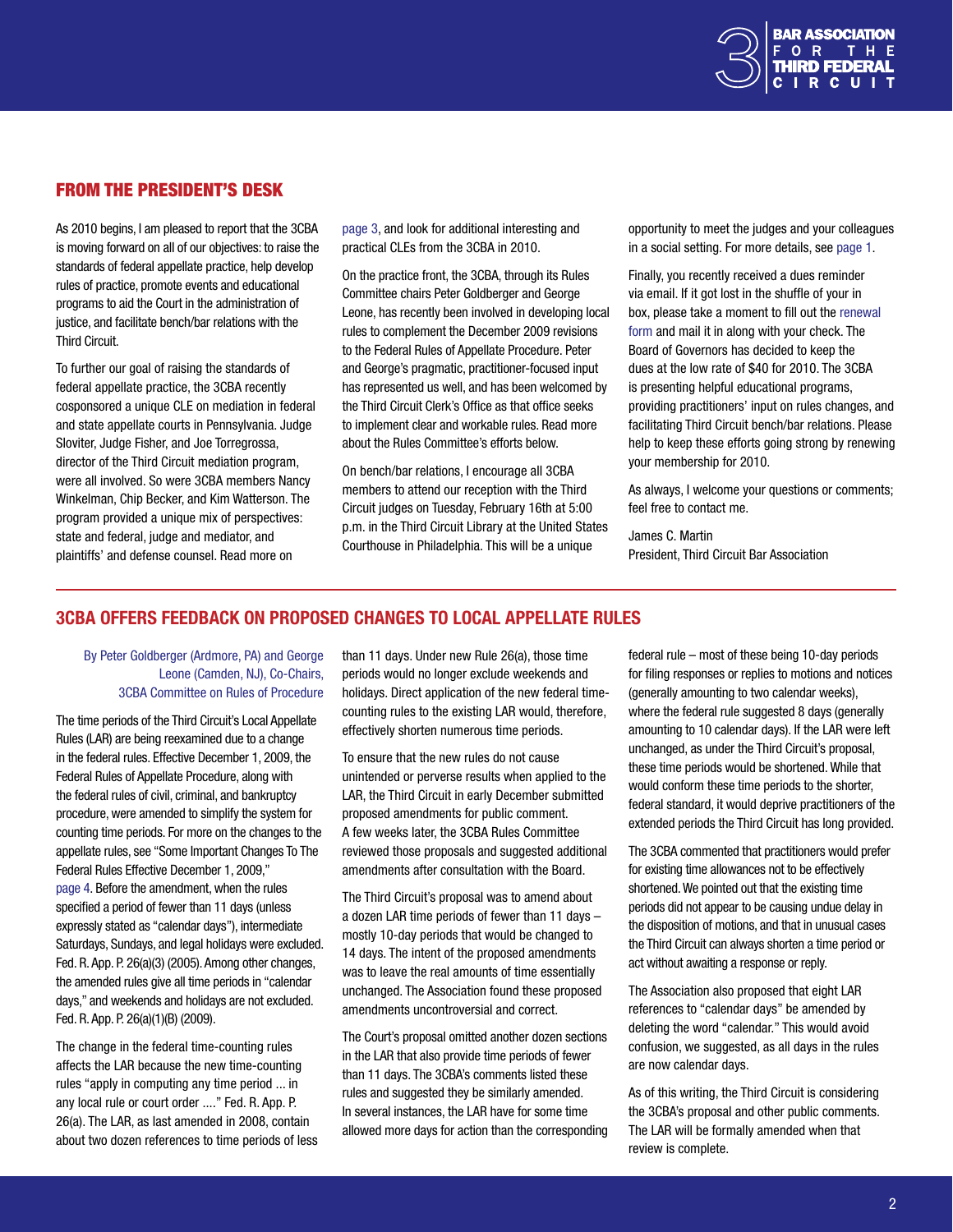## <span id="page-2-0"></span>U.S. Supreme Court's Mohawk Decision…—continued from page 1

Indeed, several justices made comments at oral argument that seemed to indicate support for—and even echo the language of—the Third Circuit's decision in *Ford*. In *Ford*, the Court concluded that a district court order requiring the disclosure of arguably privileged documents was reviewable under the collateral order doctrine because it "finally resolved an important issue separate from the merits that would be effectively unreviewable after final judgment."

The *Ford* opinion focused on the "important" and "effectively unreviewable" prongs of the *Cohen* test. The Court reasoned that the attorney-client privilege was sufficiently important, when weighed against the efficiency interests of the final judgment rule, because the privilege is "one of the pillars that supports" our system of justice. *Id*. at 962. The Court emphasized the role of the privilege in promoting "full and frank communication" between attorney and client and reasoned that clients would be less than frank with their attorneys—to the detriment of our adversarial system—if they knew that the information they disclosed was merely protected from use at trial. As for effective unreviewability, the *Ford* Court colorfully observed that even if a case is retried without the privileged material, "the cat is already out of the bag … there is no way to unscramble the egg…; the baby has been thrown out with the bath water."

The Supreme Court's *Mohawk* opinion concludes that these concerns do not outweigh the importance of avoiding piecemeal litigation. Acknowledging that "a fraction of orders adverse to the attorneyclient privilege may … harm individual litigants in ways that are only imperfectly reparable," the Court nonetheless concluded that "the limited benefits of applying the blunt, categorical instrument of § 1291 collateral order appeal to privilege-related disclosure orders simply cannot justify the likely institutional costs," which include "delay" in resolving district court litigation and a "needless burden" on the federal appeals courts.

The Supreme Court also disagreed with the *Ford* Court's conclusion that the attorney-client privilege would not be protected without immediate reviewability of discovery orders pertaining to arguably privileged documents. The Court reasoned that "deferring review until final judgment does

not meaningfully reduce the *ex ante* incentives for full and frank consultations between clients and counsel." The Court then concluded that the behavior of litigants is much more likely to be influenced by the "breadth" of the privilege and the "narrowness of its exceptions," rather than "the small risk that the law [of privilege] will be misapplied."

In the Supreme Court's estimation, a number of "established" avenues for appeal suffice to protect the rights of parties and preserve the vitality of the attorney-client privilege:

- A losing party can appeal disclosure orders at the end of litigation, like any other erroneous evidentiary ruling, and request vacatur of any adverse judgment and remand for a new trial excluding privileged material and its fruits.
- A party may ask the district court to certify an interlocutory appeal and petition the court of appeals to accept such an appeal under 28 U.S.C. § 1292(b).
- A party can petition an appellate court for a writ of mandamus.
- A party can defy a disclosure and incur sanctions, including rulings that prohibit the disobedient party from supporting or opposing claims or defenses on the merits or contempt rulings that can be appealed directly.

Although the Supreme Court views post-judgment appeals, discretionary interlocutory appeals, mandamus, and defiance-and-sanction as adequate mechanisms to protect the rights of parties and preserve the vitality of the attorney-client privilege, each option involves considerable risk and expense and/or high legal standards for relief.

Finally, the Supreme Court noted that Congress has enacted legislation authorizing the Court to adopt rules defining when a district court ruling is "final" for purposes of an immediate appeal and authorizing interlocutory appeals under other circumstances. Because Congress has designated rulemaking as the "preferred means" for determining when an immediate appeal may be taken, the Court reasoned the collateral order doctrine must remain "narrow and selective." Justice Thomas joined in this part of the Court's opinion and filed a separate concurrence arguing that such questions should be addressed solely through the rulemaking process.

# 3CBA Cosponsors Appellate Mediation Program

In December 2009, the Third Circuit Bar Association partnered with the Pennsylvania Bar Association, the Philadelphia Bar Association, and the Pennsylvania Bar Institute to present a CLE on "Appellate Mediation in Pennsylvania." This CLE was unique among typical 3CBA offerings because it encompassed both federal and state court mediation.

The organizers and panelists provided a variety of perspectives. Judge Marjorie O. Rendell (Third Circuit), Judge Rochelle S. Friedman (PA Commonwealth Court), and Judge Richard Klein (PA Superior Court) sat on the panel. Directors of mediation programs also participated: Joseph A. Torregrossa (Third Circuit mediation program), P. Douglas Sisk (PA Superior Court mediation program), and Richard Procida (PA Commonwealth Court mediation program). 3CBA member Nancy Winkelman helped plan the program, and members John Hare and Charles (Chip) Becker were on the panel. Adding to this mix of viewpoints were the attendees, who represented a cross section of the plaintiff's and defense bar.

The presentation covered the nuts and bolts of Third Circuit and Pennsylvania state court mediation programs: how cases are selected, who the mediators are, and mediation procedure. In addition, panelists and practitioners shared useful insights about mediation strategy and the considerations that influence plaintiff's and defense counsel's approach to the process. The program, which took place in Philadelphia and was simulcast to other Pennsylvania locations, represented a valuable opportunity for the 3CBA to reach out to, and learn from, state court practitioners. If you would like to learn about state and federal mediation programs in Pennsylvania, the course book is available for purchase through the [Pennsylvania Bar Institute](http://www.pbi.org/).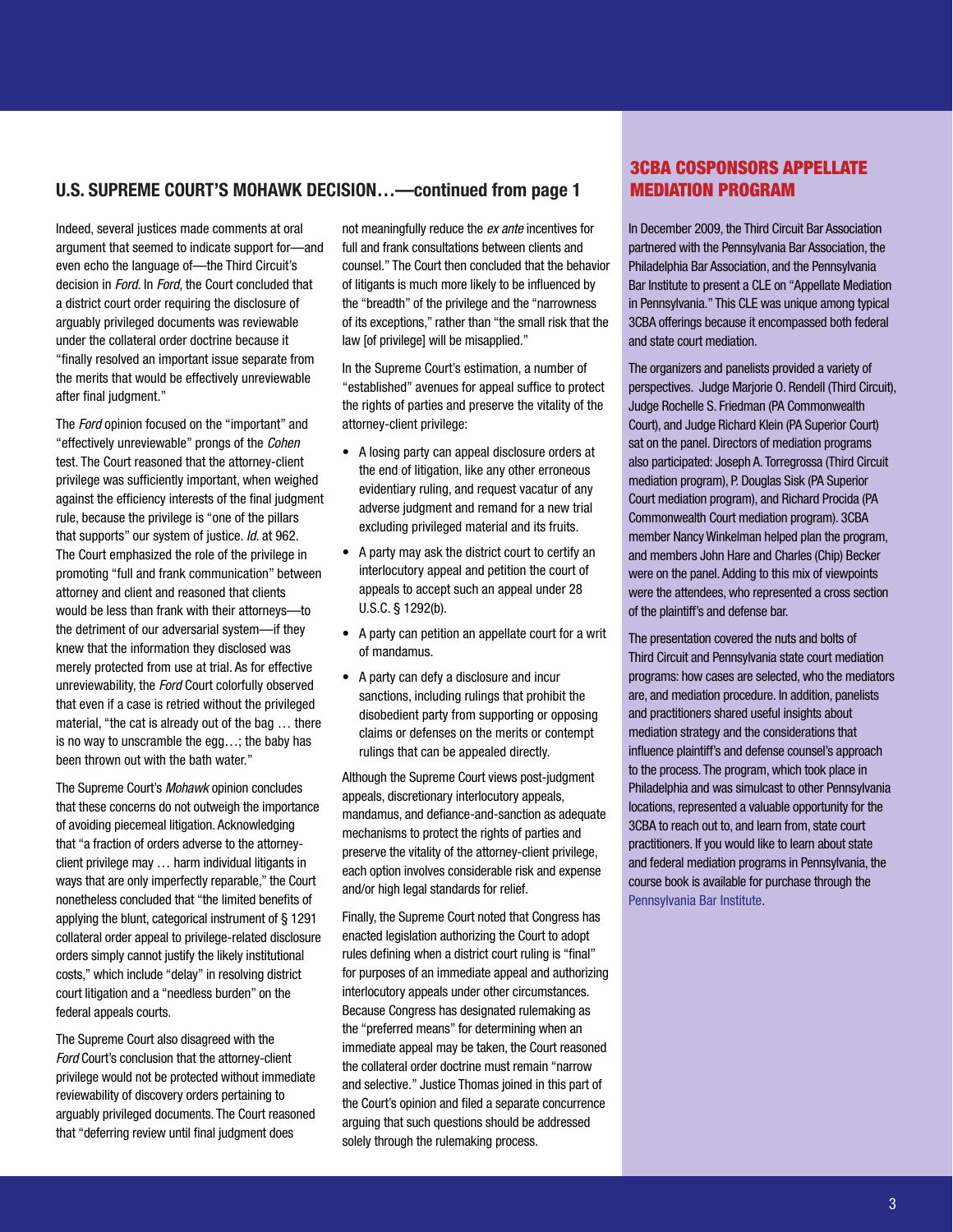

# <span id="page-3-0"></span>Some Important Changes To The Federal Rules Effective December 1, 2009

#### by Donna M. Doblick Reed Smith LLP

The recent revisions to the Federal Rules of Criminal, Civil, Bankruptcy, and Appellate Procedure are numerous (a total of 91 changes!), but most of the revisions were made to implement a new time-computation system. For any time period or deadline, all days are counted, eliminating the old "Rule of Eleven," and most time periods are now multiples of seven days (i.e., 14 days, 21 days, etc.). Appellate practitioners should take note that FRAP 26, which governs the computation of time, has changed significantly. The chart below highlights some of the significant changes in the Rules of Appellate Procedure.

| <b>FEDERAL RULES OF APPELLATE PROCEDURE: CHANGES IN TIME COMPUTATION</b> |                                                                                                                                                                                                                                                                                                                                                                                                      |                                                                                                                                           |                                                                                                                                                                                                                                                                                                                                                                                                                                    |  |
|--------------------------------------------------------------------------|------------------------------------------------------------------------------------------------------------------------------------------------------------------------------------------------------------------------------------------------------------------------------------------------------------------------------------------------------------------------------------------------------|-------------------------------------------------------------------------------------------------------------------------------------------|------------------------------------------------------------------------------------------------------------------------------------------------------------------------------------------------------------------------------------------------------------------------------------------------------------------------------------------------------------------------------------------------------------------------------------|--|
| Rule                                                                     | <b>Topic</b>                                                                                                                                                                                                                                                                                                                                                                                         | <b>Then</b>                                                                                                                               | <b>Now</b>                                                                                                                                                                                                                                                                                                                                                                                                                         |  |
| FRAP 26(a)(1), 26(c)                                                     | General rules for computing time -<br>applicable to all time periods in FRAP,<br>local rules, and court orders                                                                                                                                                                                                                                                                                       | You would exclude intermediate Saturdays,<br>Sundays, and legal holidays when the period<br>was less than 11 days (unless stated in       | (1) Always count every day, including Saturdays, Sundays, and<br>holidays.                                                                                                                                                                                                                                                                                                                                                         |  |
|                                                                          |                                                                                                                                                                                                                                                                                                                                                                                                      | calendar days). If the period ended on a<br>Saturday, Sunday, or holiday, the 3 days for<br>mailing would be added starting the next day. | (2) If the last day falls on a Saturday, Sunday, or holiday, the period<br>runs to the next business day. Then add 3 days if served by mail. FRAP<br>26(c)                                                                                                                                                                                                                                                                         |  |
|                                                                          |                                                                                                                                                                                                                                                                                                                                                                                                      |                                                                                                                                           | Example: Under the old rules, if a period in which to respond to a<br>motion ended on a Saturday, and you were served by mail, your<br>response would be due Tuesday (Saturday $+3$ ). Now, your response is<br>due Thursday (Monday $+3$ ).                                                                                                                                                                                       |  |
| FRAP 26(a)(2)                                                            | Rules for computing time when the<br>period is stated in hours                                                                                                                                                                                                                                                                                                                                       | N/A                                                                                                                                       | Begin counting immediately on the occurrence of the event that<br>triggers the period; count every hour (including hours on Saturdays,<br>Sundays, and legal holidays); if the period would end on a Saturday,<br>Sunday, or legal holiday, the period continues to run until the same<br>time on the next day that is not a Saturday, Sunday, or holiday.                                                                         |  |
| FRAP 26(a)(3)                                                            | Rules for computing time when the<br>period ends at a time when the clerk's<br>office is inaccessible for filing                                                                                                                                                                                                                                                                                     | N/A                                                                                                                                       | Time for filing is extended to the first accessible day that is not a<br>Saturday, Sunday, or legal holiday; or (if the time period is expressed<br>in hours and the clerk's office is inaccessible during the "last hour"),<br>then the time for filing is extended to the same time on the first<br>accessible day that is not a Saturday, Sunday, or legal holiday.                                                             |  |
| FRAP 26(a)(4)                                                            | Rules for computing time: definition of<br>the "last day."                                                                                                                                                                                                                                                                                                                                           | N/A                                                                                                                                       | Unless varied by a statute, local rule, or court order, the last day for<br>electronic filing in the district court ends at midnight in the court's<br>time zone; the last day for electronic filing in the court of appeals ends<br>at midnight in the time zone of the circuit clerk's principal office; when<br>filing by other means (e.g., paper copy), the "last day" ends when the<br>clerk's office is scheduled to close. |  |
| <b>FRAP 26(c)</b>                                                        | Additional time after service to take<br>an act within a specified time (unless<br>the paper is delivered on the date of<br>service stated in the proof of service).                                                                                                                                                                                                                                 | Add 3 calendar days.                                                                                                                      | Add 3 days and add them after the period would otherwise expire<br>under FRAP 26(a).                                                                                                                                                                                                                                                                                                                                               |  |
| 10 DAYS under the old rules, now 14 DAYS                                 |                                                                                                                                                                                                                                                                                                                                                                                                      |                                                                                                                                           |                                                                                                                                                                                                                                                                                                                                                                                                                                    |  |
| FRAP $4(a)(5)(C)$                                                        | Days by which the court can extend the deadline for filing a notice of appeal in a civil case, upon a showing of excusable neglect or good cause: 30 days after the<br>prescribed time or 14 days (formerly 10 days) after the date of the order granting the motion, whichever is later. In criminal cases, under the otherwise parallel<br>FRAP 4(b)(4), no alternative 14-day period is provided. |                                                                                                                                           |                                                                                                                                                                                                                                                                                                                                                                                                                                    |  |
| FRAP 4(b)                                                                | Time to file defendant's notice of appeal in a criminal case                                                                                                                                                                                                                                                                                                                                         |                                                                                                                                           |                                                                                                                                                                                                                                                                                                                                                                                                                                    |  |
| FRAP 5(d)(1)                                                             | Days for paying the district court all required fees for an appeal by permission, after permission to appeal is granted, and for posting a cost bond if required                                                                                                                                                                                                                                     |                                                                                                                                           |                                                                                                                                                                                                                                                                                                                                                                                                                                    |  |
| FRAP 6(b)(2)(B)(i)                                                       | Days, after filing the notice of appeal in a bankruptcy appeal, for filing and serving a statement of the issues on appeal and a designation of the record                                                                                                                                                                                                                                           |                                                                                                                                           |                                                                                                                                                                                                                                                                                                                                                                                                                                    |  |
| <b>FRAP 10(b)</b>                                                        | Days, after filing the notice of appeal, for the appellant to order the district court transcript or file a statement that no transcript will be ordered; days for appellee<br>to designate additional parts of the record (accomplished, in CA3, by filing of Transcript Purchase Order)                                                                                                            |                                                                                                                                           |                                                                                                                                                                                                                                                                                                                                                                                                                                    |  |
| <b>FRAP 10(c)</b>                                                        | Days for the appellee to object to an appellant's statement of the evidence based upon recollection (where no transcript was prepared)                                                                                                                                                                                                                                                               |                                                                                                                                           |                                                                                                                                                                                                                                                                                                                                                                                                                                    |  |
| <b>FRAP 12(b)</b>                                                        | Days after filing the notice of appeal for the appellant to file a statement of parties represented on appeal (accomplished, in CA3, by filing of Entry of Appearance)                                                                                                                                                                                                                               |                                                                                                                                           |                                                                                                                                                                                                                                                                                                                                                                                                                                    |  |
| FRAP 30(b)(1)                                                            | Days, after record is filed, for appellant to designate materials for inclusion in the appendix; days after appellant's designation for appellee to counter-designate                                                                                                                                                                                                                                |                                                                                                                                           |                                                                                                                                                                                                                                                                                                                                                                                                                                    |  |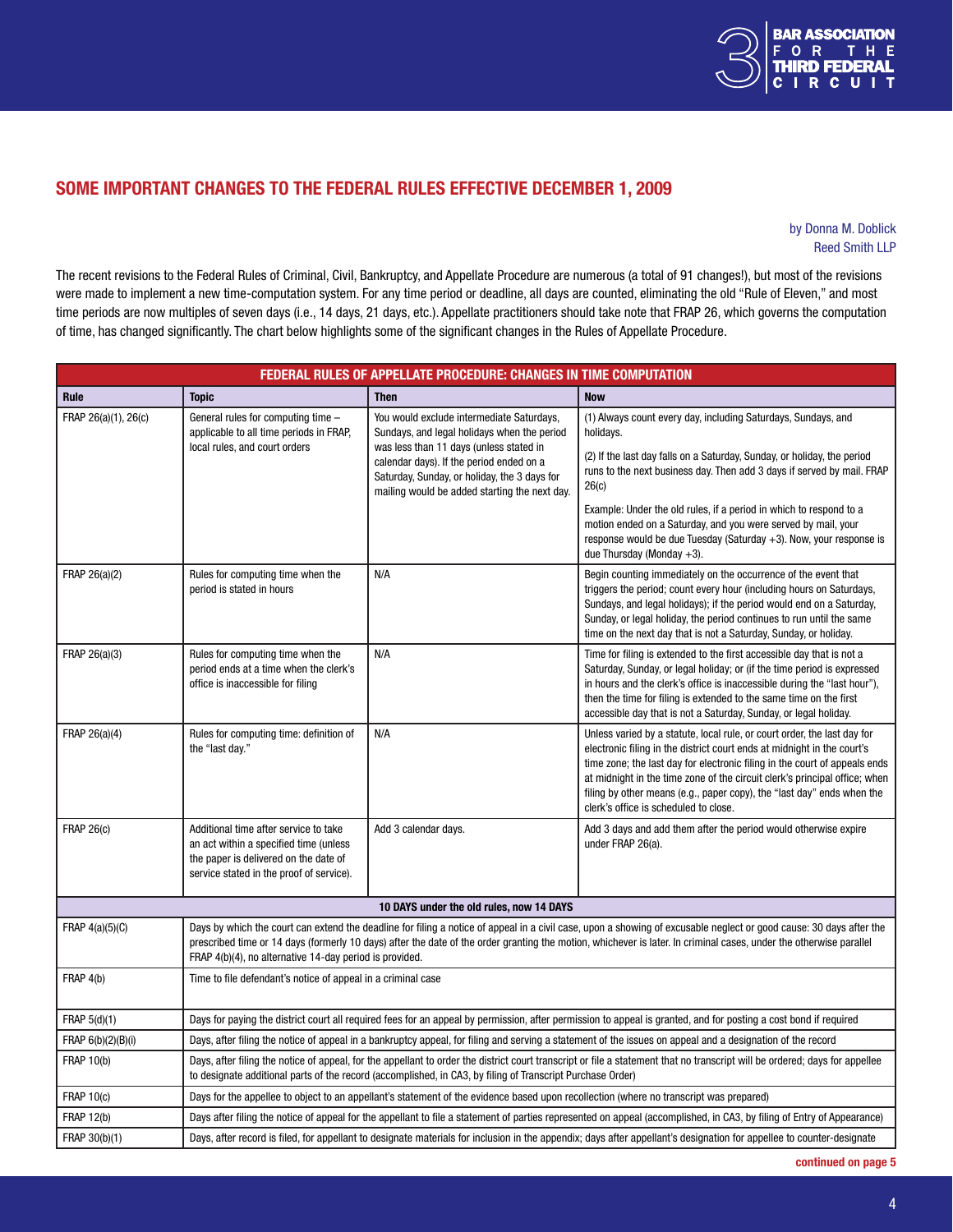

## <span id="page-4-0"></span>Some Important Changes To The Federal Rules Effective December 1, 2009—continued from page 4

| <b>FEDERAL RULES OF APPELLATE PROCEDURE: CHANGES IN TIME COMPUTATION</b> |                                                                                                                                                                                                                                                                                                                                                                                                                                                                                         |  |  |
|--------------------------------------------------------------------------|-----------------------------------------------------------------------------------------------------------------------------------------------------------------------------------------------------------------------------------------------------------------------------------------------------------------------------------------------------------------------------------------------------------------------------------------------------------------------------------------|--|--|
| 10 DAYS under the old rules, now 14 DAYS (continued)                     |                                                                                                                                                                                                                                                                                                                                                                                                                                                                                         |  |  |
| FRAP 39(d)(2)                                                            | Days to object to a bill of costs                                                                                                                                                                                                                                                                                                                                                                                                                                                       |  |  |
| 10 DAYS under the old rules, now 28 DAYS                                 |                                                                                                                                                                                                                                                                                                                                                                                                                                                                                         |  |  |
| FRAP $4(a)(4)(A)(vi)$                                                    | Days after entry of judgment within which a FRCP 60 motion be filed in order to toll the time for filing a notice of appeal                                                                                                                                                                                                                                                                                                                                                             |  |  |
| 7 DAYS under the old rules, now 14 DAYS                                  |                                                                                                                                                                                                                                                                                                                                                                                                                                                                                         |  |  |
| FRAP $4(a)(6)$                                                           | Days within which to file a motion asking the district court to reopen the time for filing a notice of appeal in a civil case (on grounds that the movant did not<br>receive notice of the entry of the judgment): 180 days after entry of the judgment/order or within 14 days of receiving notice (formerly 7 days), whichever is<br>earlier. There is no corresponding rule for criminal appeals; the criminal appeal period can sometimes be extended, but it cannot be "reopened." |  |  |
| 7 DAYS under the old rules, now 10 DAYS                                  |                                                                                                                                                                                                                                                                                                                                                                                                                                                                                         |  |  |
| FRAP 5(b)(2)                                                             | Days to file an answer to a petition for permission to appeal or a cross-petition for permission to appeal                                                                                                                                                                                                                                                                                                                                                                              |  |  |
| FRAP 19                                                                  | Days to file an alternative proposed judgment enforcing an agency order                                                                                                                                                                                                                                                                                                                                                                                                                 |  |  |
| 8 AND 5 DAYS under the old rules, now 10 AND 7 DAYS                      |                                                                                                                                                                                                                                                                                                                                                                                                                                                                                         |  |  |
| FRAP 27(a)(3)(A)                                                         | Days to file a response to a motion (10 days, formerly 8 days) or a reply to a response (7 days, formerly 5 days)                                                                                                                                                                                                                                                                                                                                                                       |  |  |
| 20 DAYS under the old rules, now 21 DAYS                                 |                                                                                                                                                                                                                                                                                                                                                                                                                                                                                         |  |  |
| FRAP 15(b)(2)                                                            | Days to answer an application to enforce an agency order                                                                                                                                                                                                                                                                                                                                                                                                                                |  |  |
| 3 DAYS under the old rules, now 7 DAYS                                   |                                                                                                                                                                                                                                                                                                                                                                                                                                                                                         |  |  |
| FRAP 28.1(f)(4)                                                          | Days before oral argument by which reply briefs must be filed where there is a cross appeal                                                                                                                                                                                                                                                                                                                                                                                             |  |  |
| FRAP 31(a)(1)                                                            | Days before oral argument by which reply briefs must be filed where there is no cross appeal                                                                                                                                                                                                                                                                                                                                                                                            |  |  |

# 3CBA website provides resources for Third Circuit **PRACTITIONERS**

Need links to Third Circuit rules and forms? How about links to every court website and electronic filing system in the Third Circuit? Or concise, relevant updates on law and procedure from past 3CBA newsletters? These resources and more are available at the redesigned 3CBA website, <www.thirdcircuitbar.org>. Visit often to find practical tips and tools.